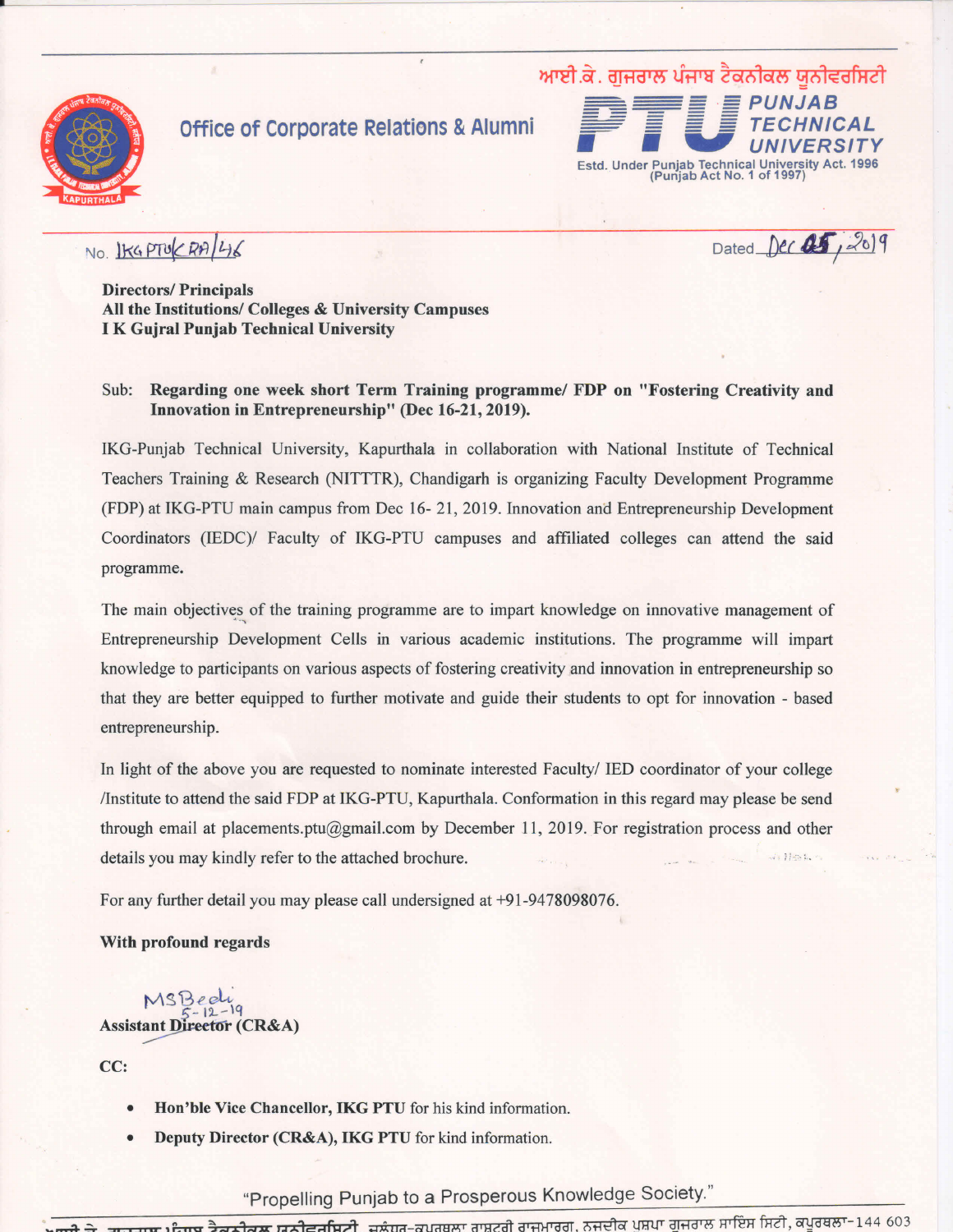#### **Registration**

Faculty interested in attending the Programme has to register individually for the Short Term Training Programme through the website of NITTTR, Chandigarh; and the first time they will be asked to pay annual convenience fee of Rs. 100/- (valid for one financial year). For understanding the registration procedure, the Programme Coordinator at NITTTR, Chandigarh or Local Coordinator at I.K.G.P.T.U. Main Campus Kapurthala (Punjab) may be contacted at a mutually convenient time.

#### **Important Guidelines**

- 1. Sponsored teachers from outstation Govt. / Govt. Aided Technical Institutions will be entitled for reimbursement for A.C. 3 Tier travel by Train / Bus as per the Institute's rules and will have to submit the tickets for the same. Further, as this training programme is being conducted at I.K.G.P.T.U. Main Campus Kapurthala (Punjab) which is an outstation institution, such participants will be reimbursed for stay and food as per Institute's rules (available at: [http://14.139.60.236/](http://14.139.60.236/stconline1/STCTADA-Oct2016.pdf) [stconline1/STCTADA-Oct2016.pdf](http://14.139.60.236/stconline1/STCTADA-Oct2016.pdf)) and will have to submit the bills for the same. Any difference of amount from the entitled allowable reimbursement on account of their travel, boarding / lodging etc. for attending this training programme will be borne either by their own selves or by their sponsoring institution. Payment due on account of entitled allowable TA/ DA reimbursement shall be credited to the Bank Account of concerned individuals after the programme.
- 2. All the participants (from Govt. / Govt. Aided as well as Private Polytechnics / Engineering Colleges) will be provided working lunch and twice tea by NITTTR, Chandigarh. However, TA or expenditure on any other accounts (such as stay, breakfast and dinner meals etc.) pertaining to participating teachers from private colleges will be borne either by their own selves or by their sponsoring institutions [For further details the Institute's rules may please be seen at: http://14.139.60.236/stconlinel/STCTADA-[Oct2016.pdf](http://14.139.60.236/stconline1/STCTADA-Oct2016.pdf)].
- 3. In case the sponsored participant(s) institute is covered under TEQIP, the Course Fee @ Rs. 5000/- + 18 % GST per Partici-

pant will be charged. Also, their boarding/lodging will be on full pant will be charged. Also, their boarding/lodging will be on full payment basis. In addition, TA/DA of teachers from such insti-payment basis. In addition, TA/DA of teachers from such institutes will be borne either by their own selves or by their spon-tutes will be borne either by their own selves or by their sponsoring institute. soring institute.

4. In case the sponsored participant(s) institute is other than Poly-4. In case the sponsored participant(s) institute is other than Polytechnic / Engineering College or is an Industry, the Course Fee technic / Engineering College or is an Industry, the Course Fee (as per norms) on individual basis will be charged. Also, their (as per norms) on individual basis will be charged. Also, their boarding / lodging will be on full payment basis. In addition, TA/ boarding / lodging will be on full payment basis. In addition, TA/ DA of participants from such institutes will be borne either DA of participants from such institutes will be borne either by their own selves or by their sponsoring institute. by their own selves or by their sponsoring institute.

## **PATRONS**

**Dr. Shyam S. Pattnaik,** Director, NITTTR Chandigarh **Dr. Ajay K. Sharma,** Vice Chancellor, IKG PTU, Kapurthala

# **MENTOR**

#### **Dr. S.K. Dhameja,**

Professor & Head, EDIC Dept., NITTTR Chandigarh

**COORDINATORS** 

#### **Er. Amardev Singh,**

Assistant Professor, EDIC NITTTR Chandigarh Phone: +91-0172-2759581 / 521 Mobile: +91-9417293474 E: amardev.nitttrchd@yahoo.com

ORGANIZING COMMITTEE

#### **Mr. M.S. Bedi,**

Assistant Director, Corporate Relations & Alumni, IKG PTU, Kapurthala

#### **Er. Gazal Sharma,**

Assistant Professor (Biotech.) & E-cell Faculty Coordinator, IKG PTU, Kapurthala

#### **Dr. Jujhar Singh,**

Assistant Professor (Mech.) & E-cell Faculty Coordinator, IKG PTU, Kapurthala

# Short Term **Training** Programme

#### *16 - 21 December, 2019*

*Fostering Creativity and Innovation in Entrepreneurship* 



#### **Organized By:**

**Entrepreneurship Development and Industrial Coordination (EDIC) Department NATIONAL INSTITUTE OF TECHNICAL TEACHERS TRAINING AND RESEARCH SECTOR 26 CHANDIGARH – 160019**

*in collaboration with*

**I.K. Gujral Punjab Technical University Main Campus, Kapurthala - 144 603 (Punjab)**

### Alumni) and Incharge E-cell, IKG PTU, Kapurthala Mobile: +91-9478098040

**Er. Navdeepak Sandhu,** Deputy Director (Corp. Rel. &

# E: navdeepak.ptu@gmail.com

#### **Dr. Vivek Aggarwal,**

Assistant Professor (Mech.) & Nodal Officer Punjab Govt. Startup Cell, IKG PTU, Kapurthala

#### **Mr. Tarun Kanodia,**

Programmer & E-cell Coordinator, IKG PTU, Amritsar

#### **Ms. Sapna,**

SSA, EDIC Dept., NITTTR Chandigarh